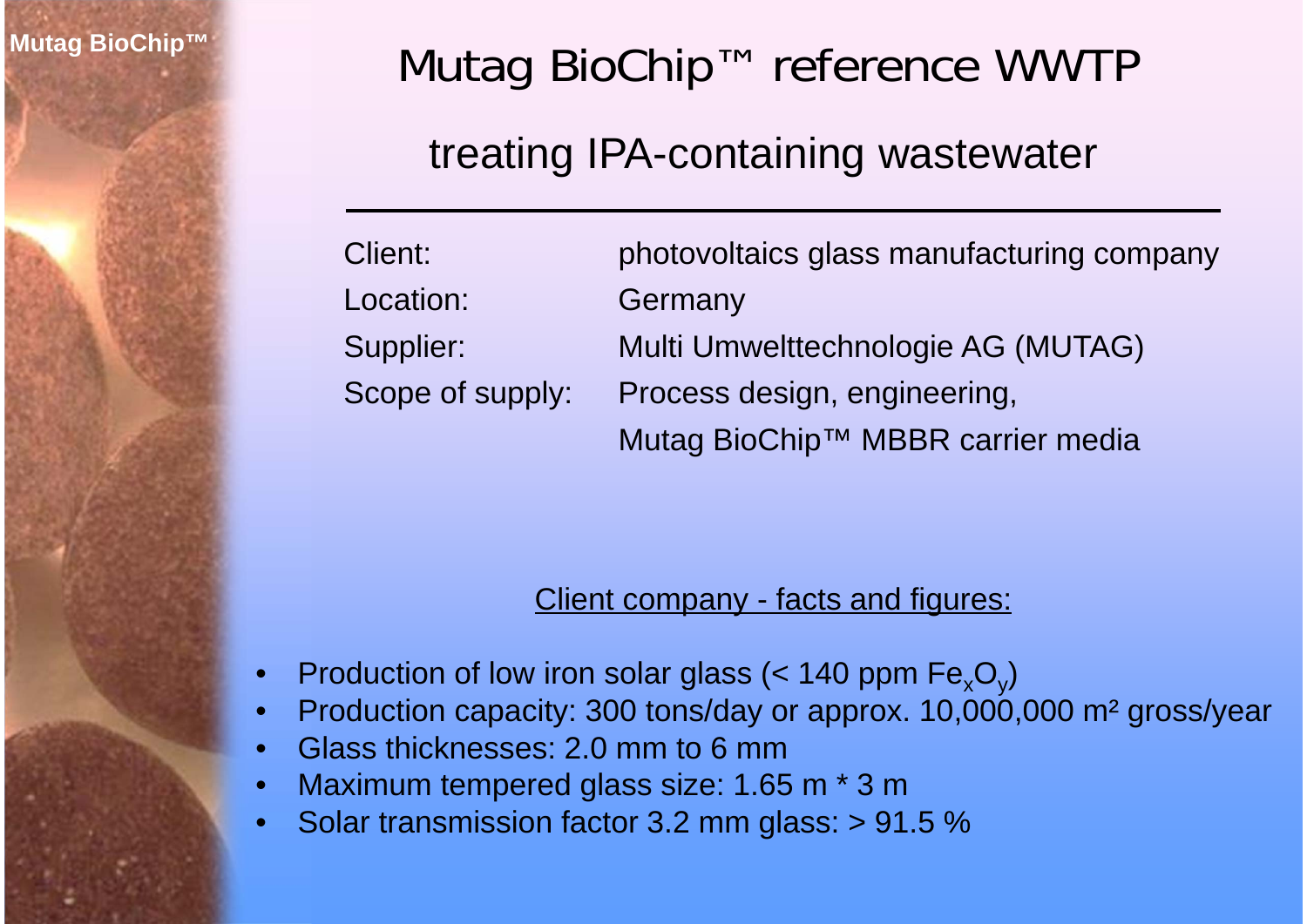treating IPA-containing wastewater

#### *<u>Origin of the wastewater:</u>*

Within the production of photovoltaic panels, IPA (isopropyl alcohol) is used for cleaning the glass panels.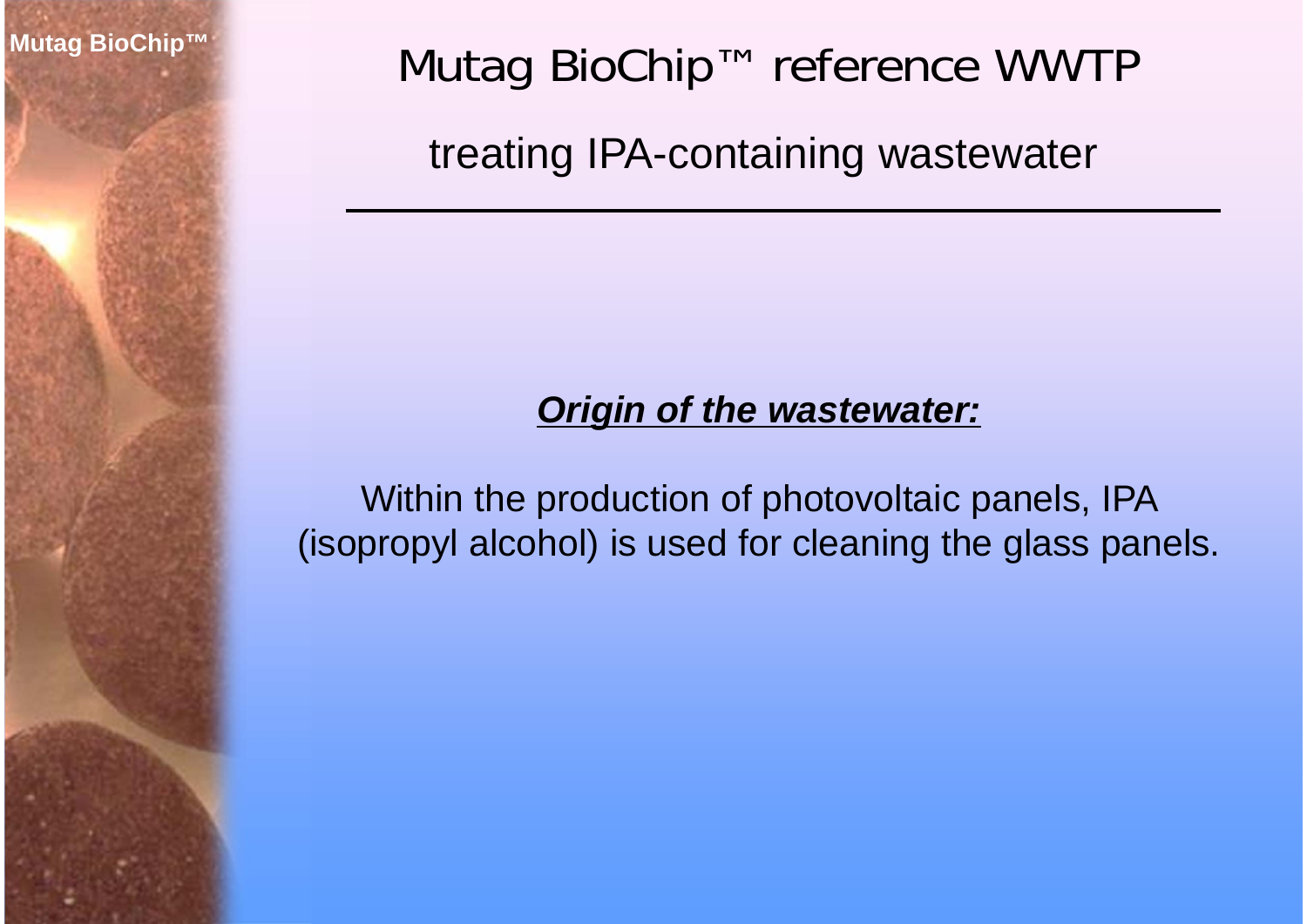#### *<u>1st stage of expansion:</u>*

In 2012, a tank which already existed at the client's WWTP was converted into a Mutag BioChip™ MBBR tank, based on the process design and engineering supplied by Multi Umwelttechnologie AG.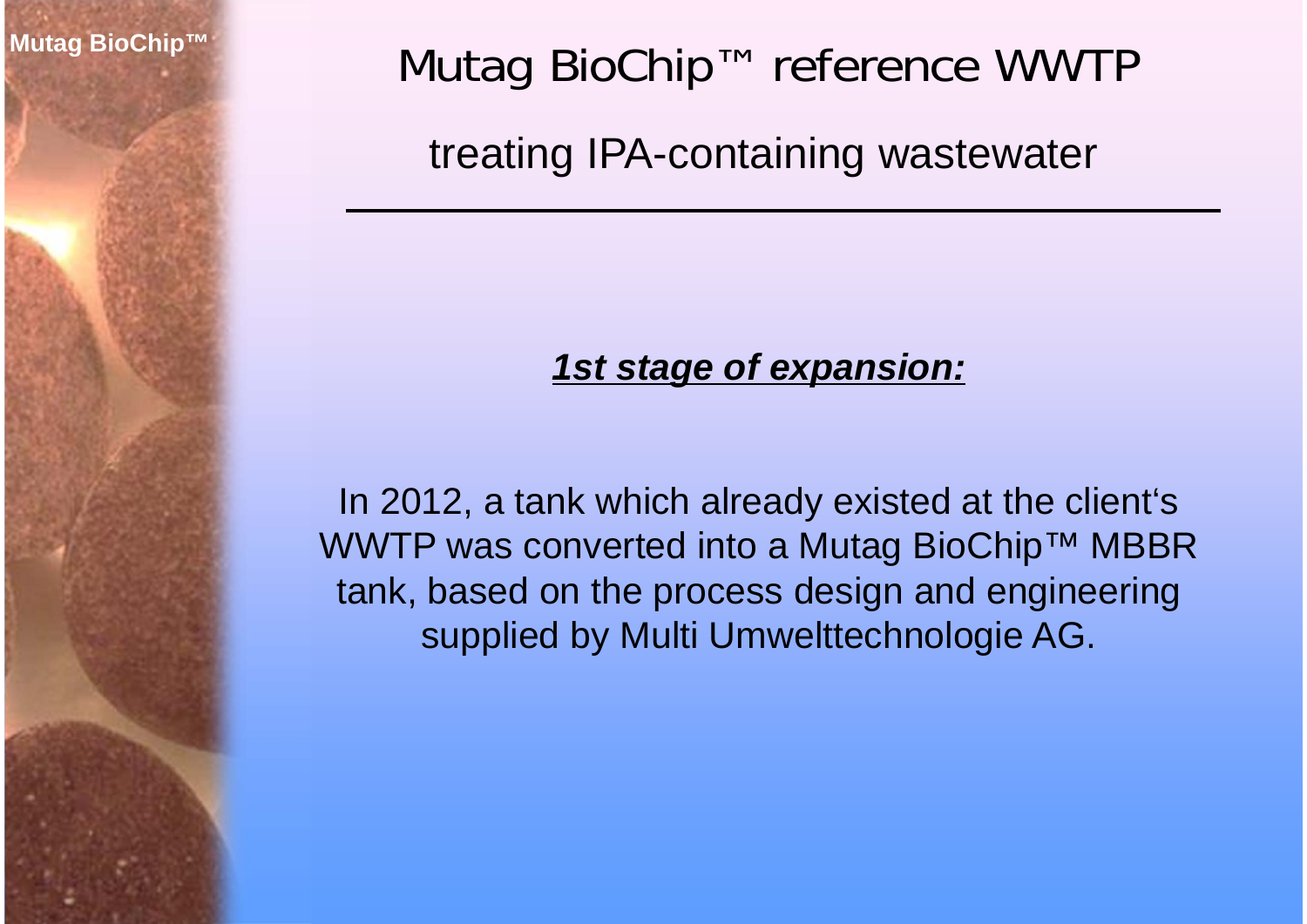treating IPA-containing wastewater

*<u>1st stage of expansion:</u>* 

Mutag BioChip™ MBBR design data:

• Q  $=$  48 m<sup>3</sup>/d

• COD <sup>=</sup> 18,600 mg/l = 893 kg/d

(COD load corresponds to 7,440 PE)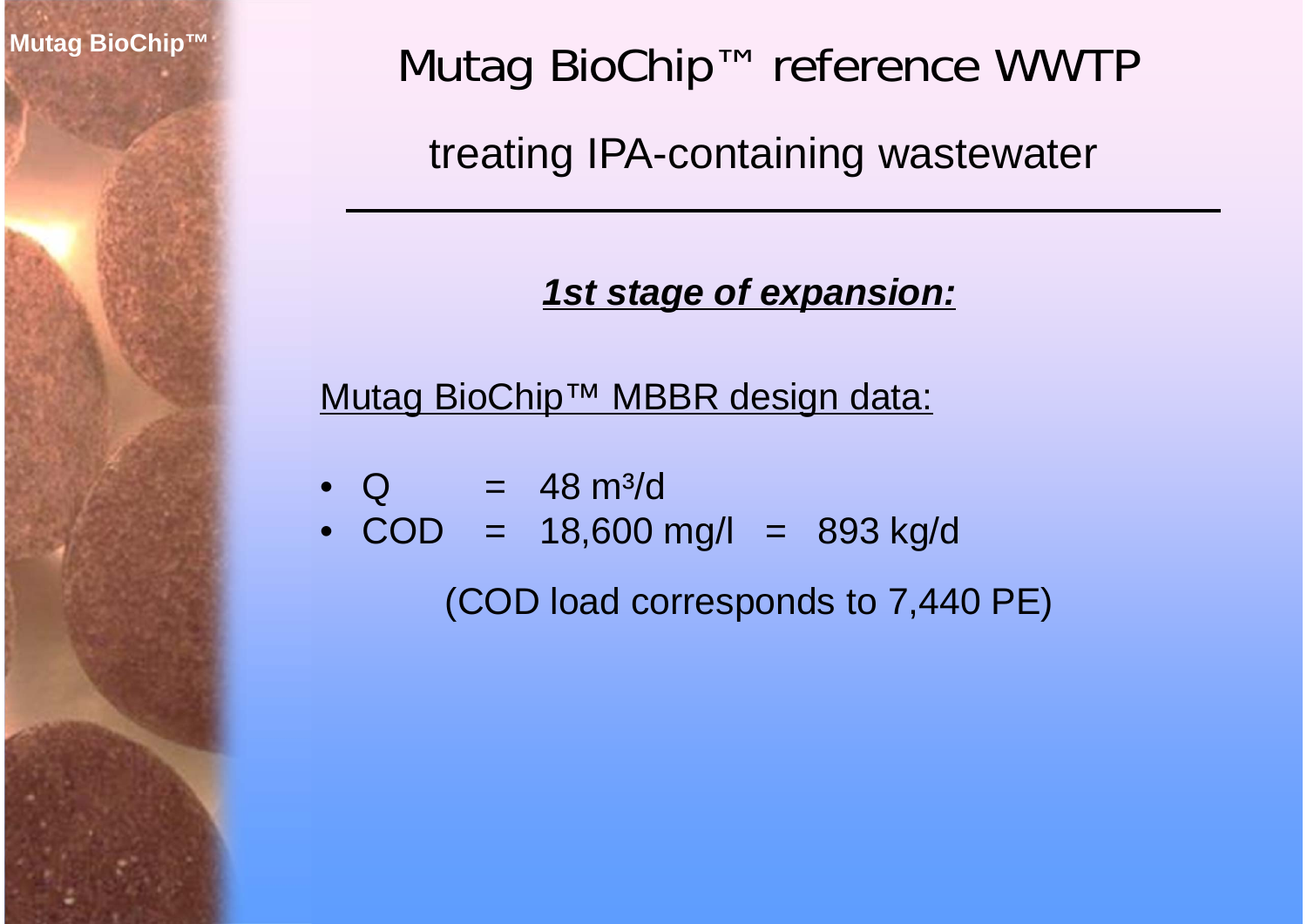*<u>1st stage of expansion:</u>* 

Mutag BioChip<sup>™</sup> MBBR design data:

• Q  $=$  48 m<sup>3</sup>/d

• COD <sup>=</sup> 18,600 mg/l = 893 kg/d

(COD load corresponds to 7,440 PE)

**COD removal efficiency of the Mutag BioChip™ MBBR:**

**> 90%**

**Mutag BioChip™ quantity: 50 m³**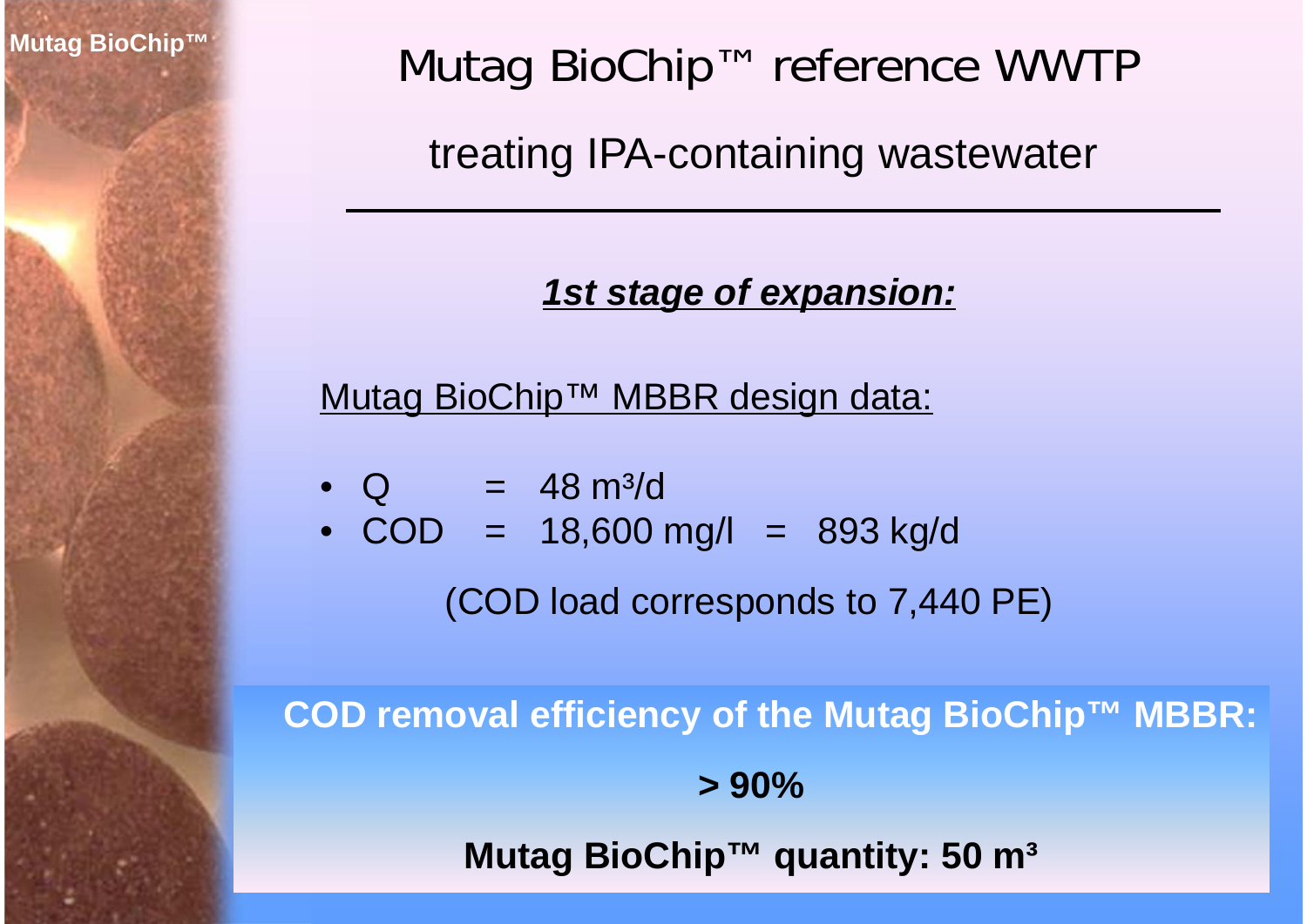### treating IPA-containing wastewater

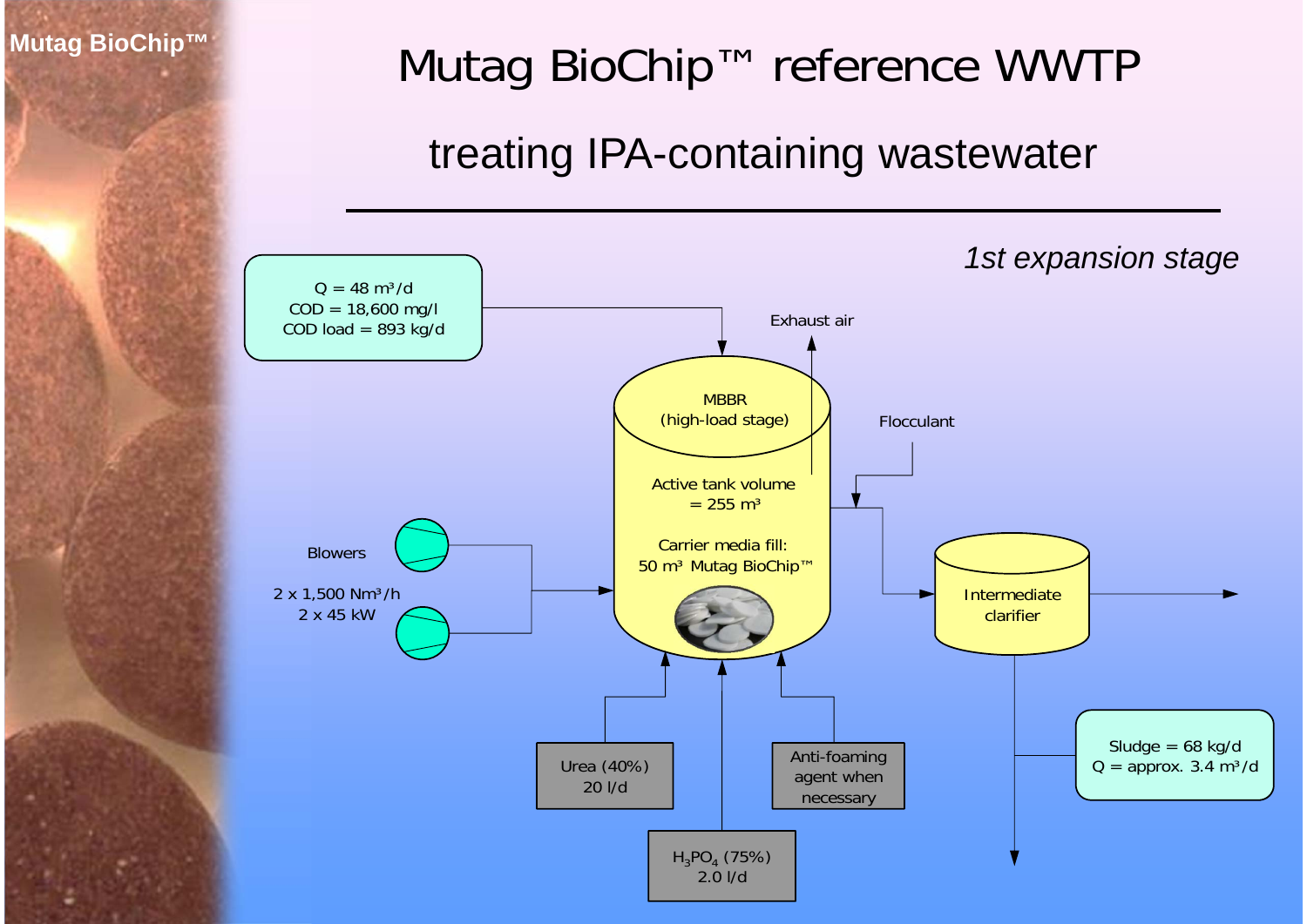#### **2nd stage of expansion:**

Due to a production increase at the client's factory in 2013, the wastewater flow rate and hence the COD load was increased and a corresponding upgrade of the Mutag BioChip™ MBBR tank became necessary.

The related process design for the MBBR upgrade was supplied by Multi Umwelttechnologie AG.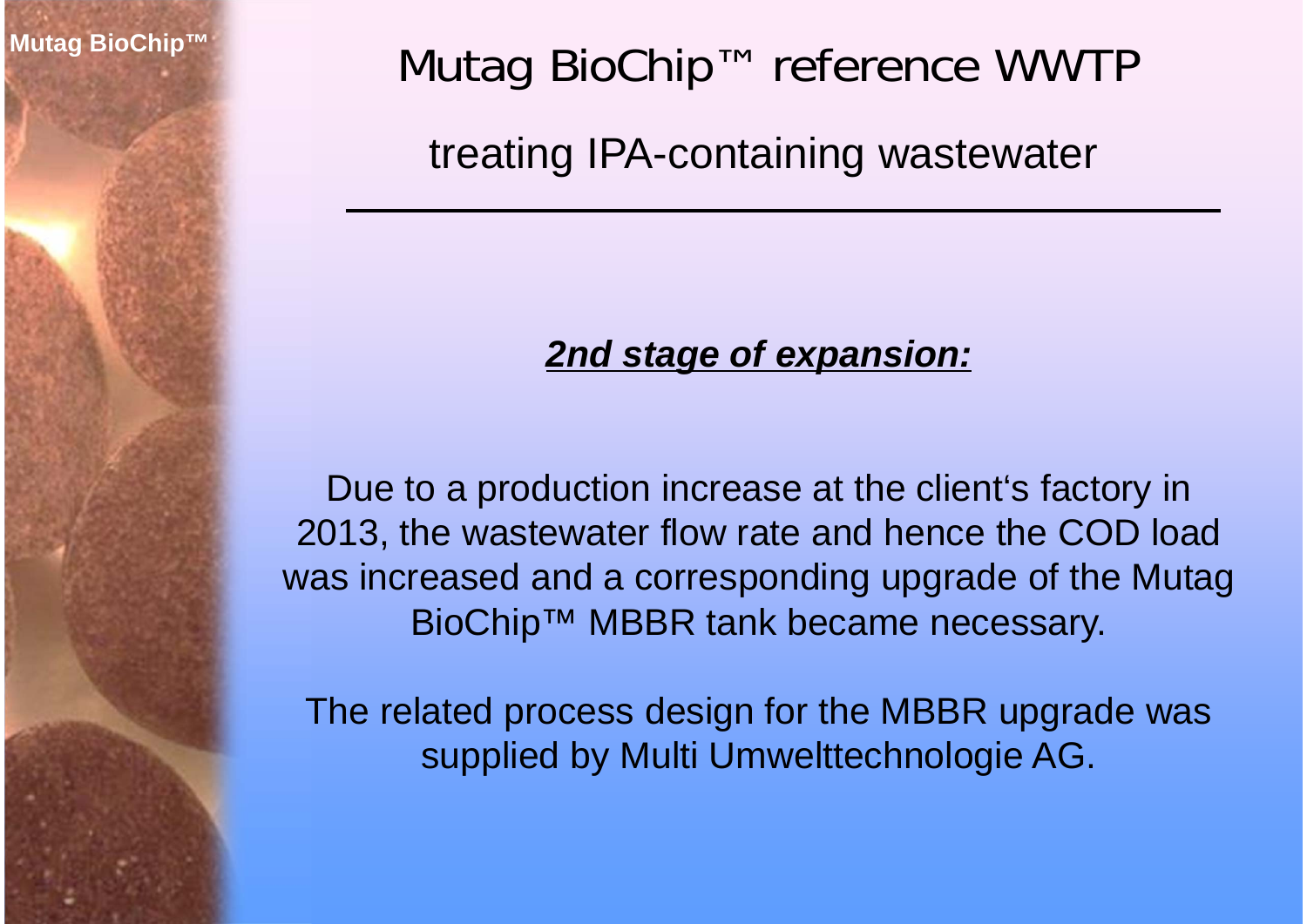**2nd stage of expansion:** 

Mutag BioChip™ MBBR design data:

• Q  $= 72 \text{ m}^3/\text{d}$ 

• COD <sup>=</sup> 14,600 mg/l = 1,050 kg/d

(COD load corresponds to 8,750 PE)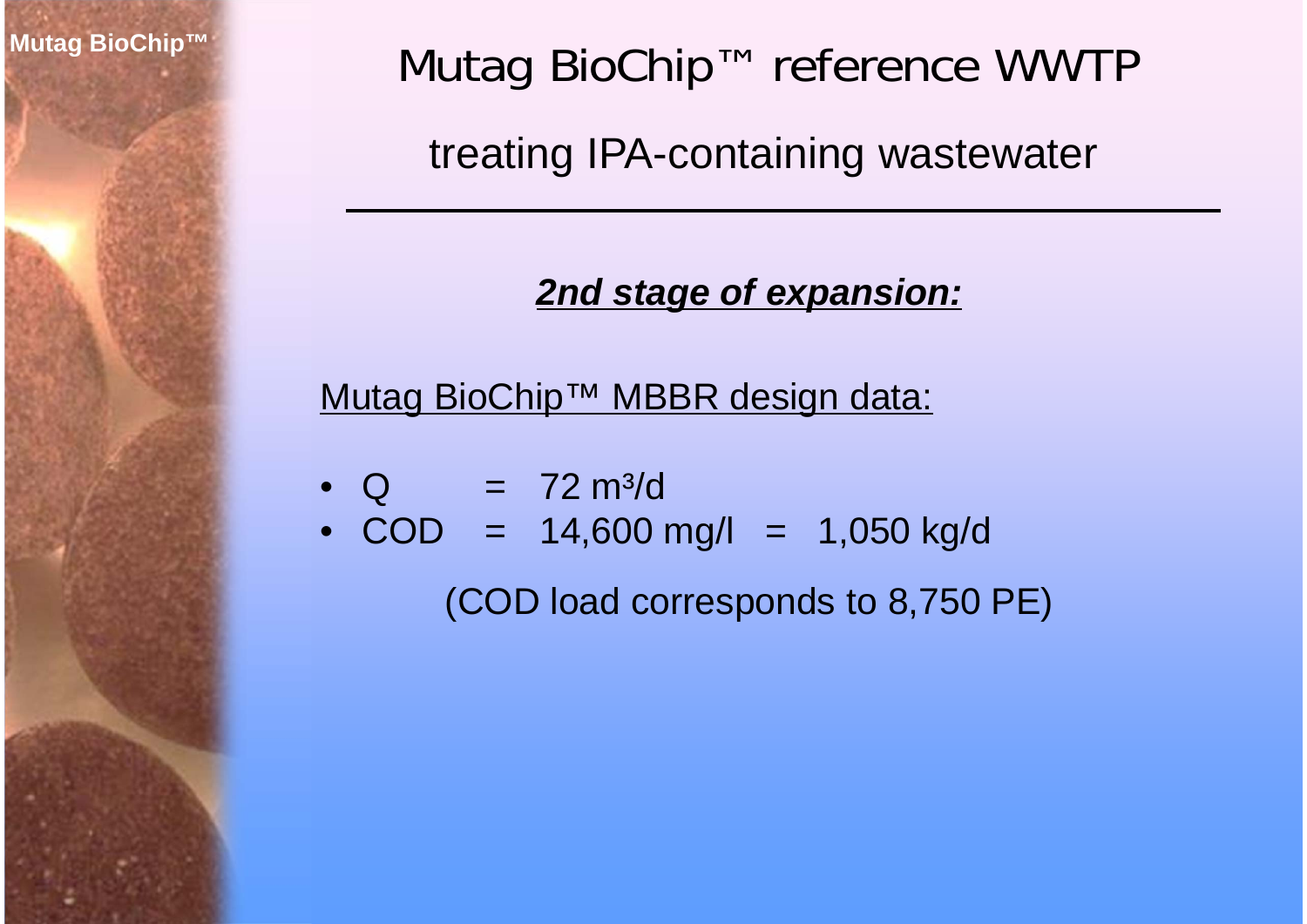treating IPA-containing wastewater

*2nd stage of expansion:*

Mutag BioChip™ MBBR design data:

• Q  $= 72 \text{ m}^3/\text{d}$ 

• COD <sup>=</sup> 14,600 mg/l = 1,050 kg/d

(COD load corresponds to 8,750 PE)

**COD removal efficiency of the Mutag BioChip™ MBBR:**

**> 90%**

**Mutag BioChip™ quantity: 75 m³**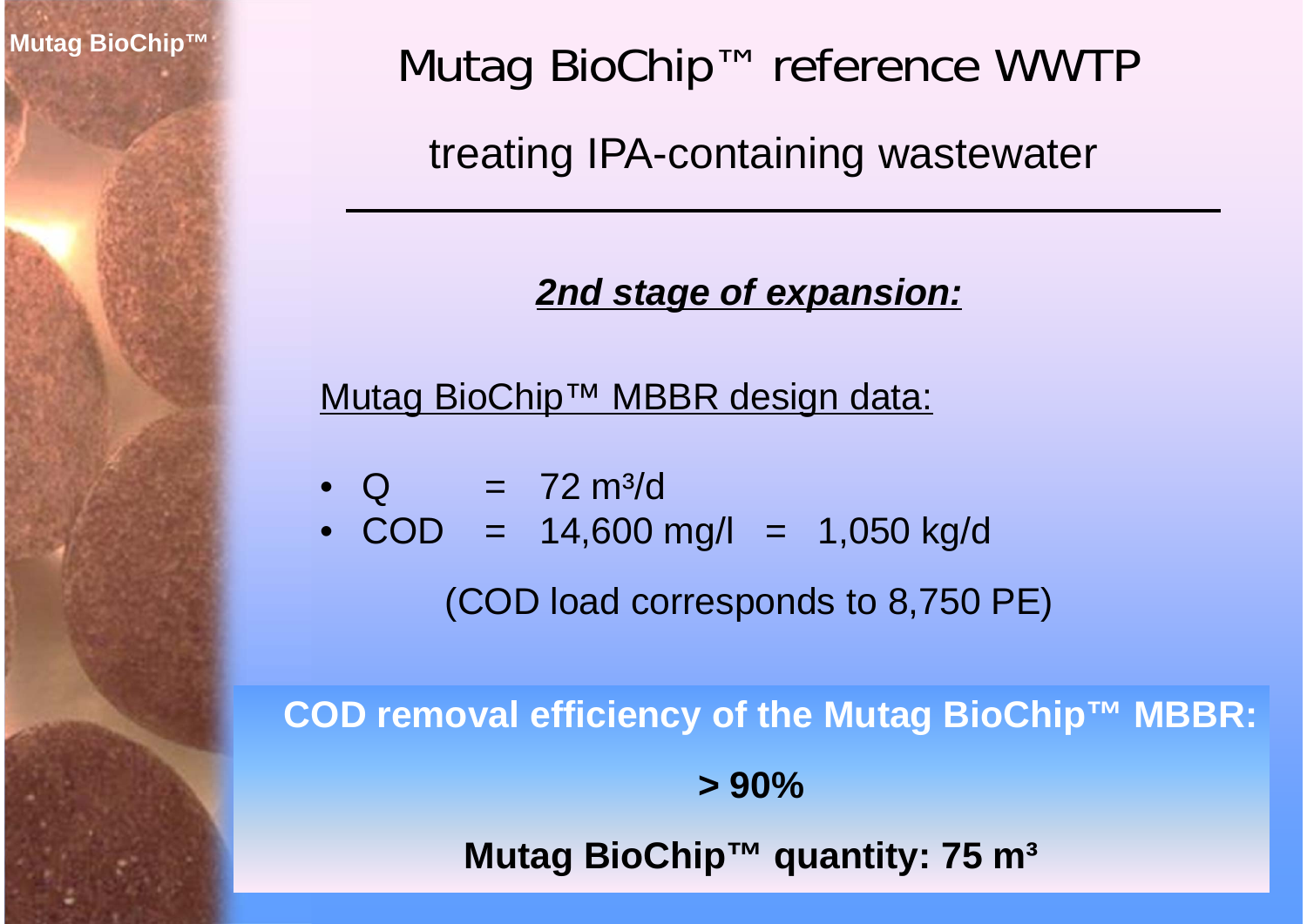### treating IPA-containing wastewater

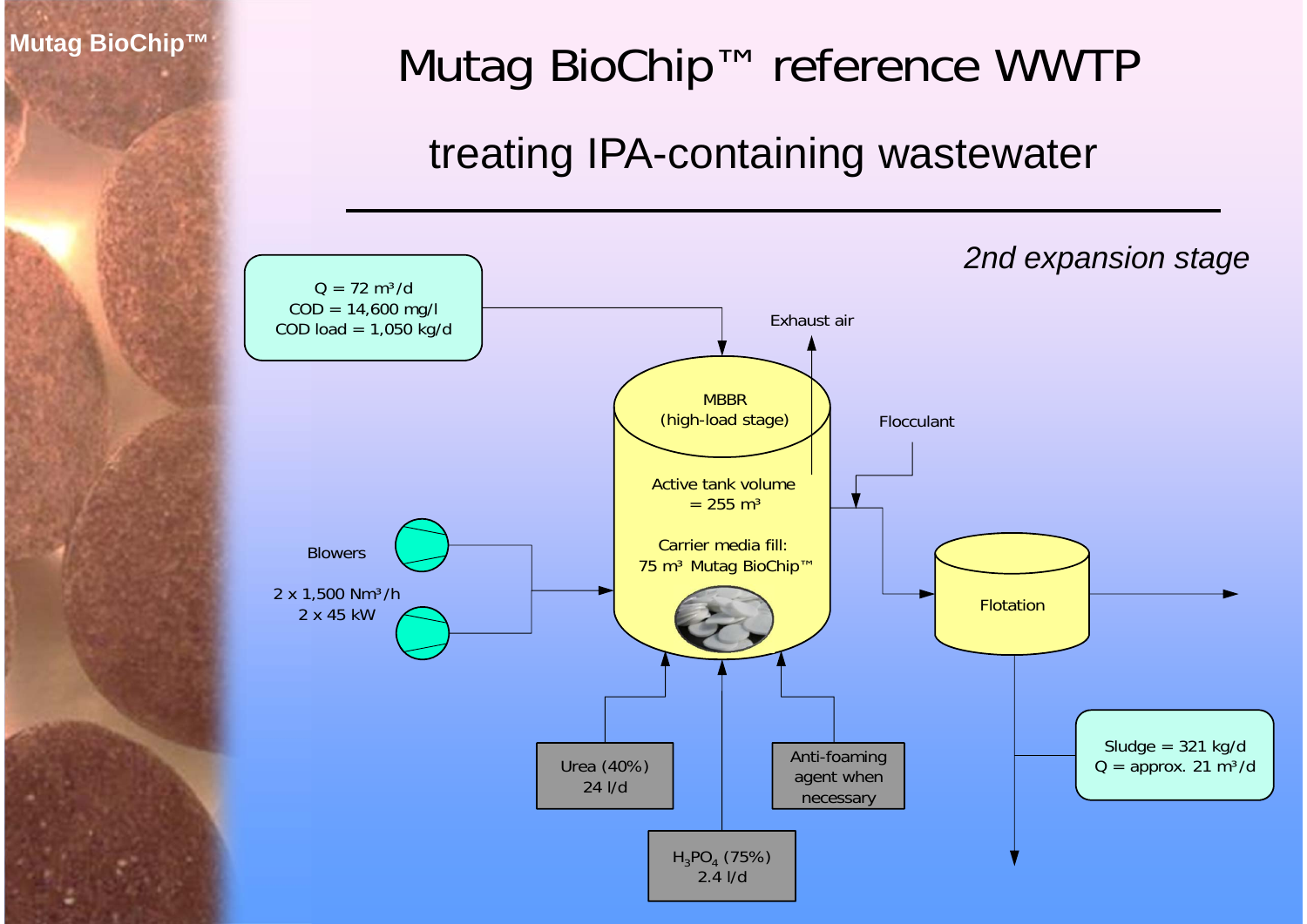



MBBR tank with cover, operated with Mutag BioChip™ carriers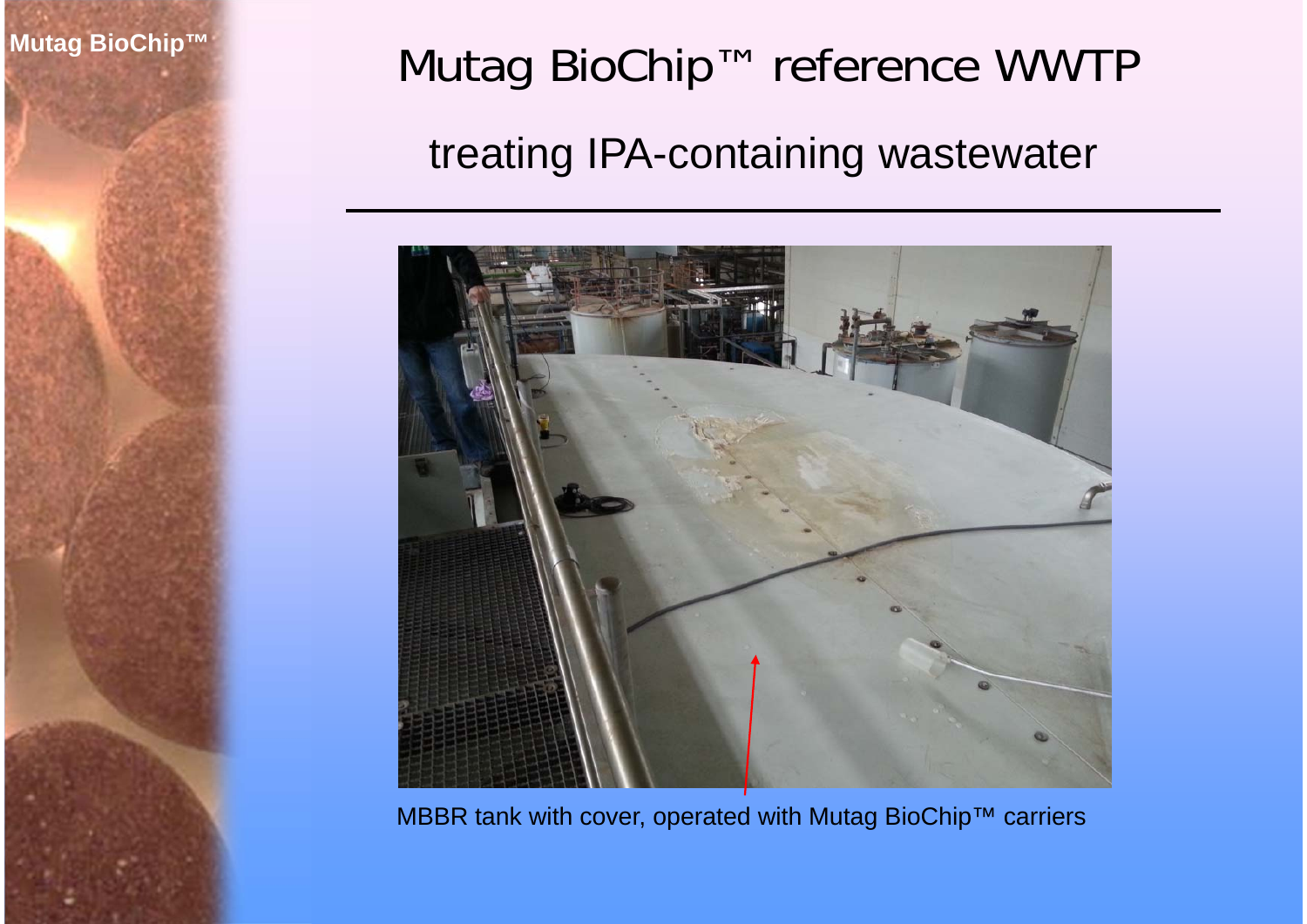

View into the Mutag BioChip™ MBBR tank